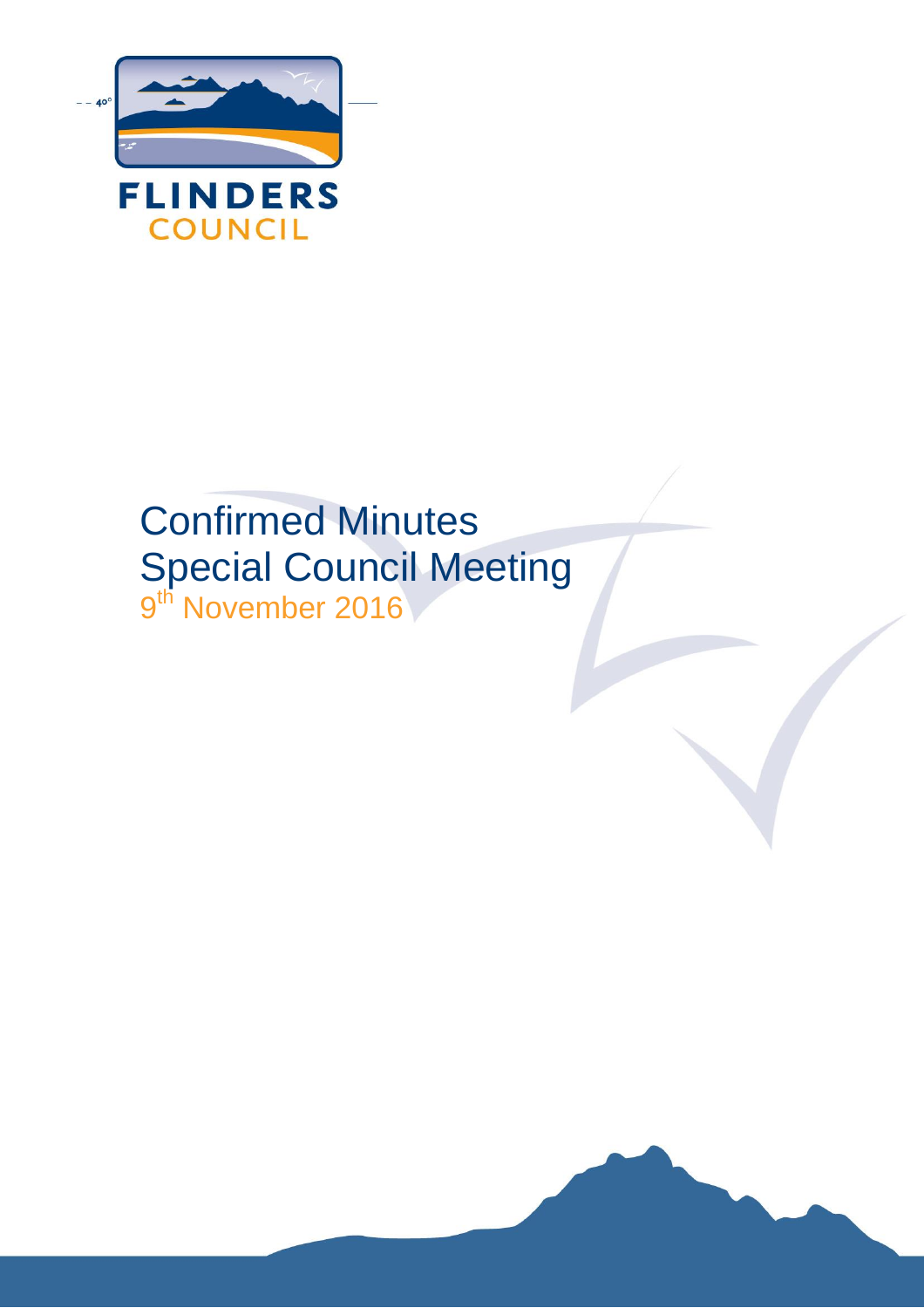## FLINDERS COUNCIL SPECIAL MEETING

## CONFIRMED MINUTES

| DATE:              | Wednesday 9 <sup>th</sup> November 2016 |
|--------------------|-----------------------------------------|
| <b>VENUE:</b>      | Council Office, Whitemark               |
| <b>COMMENCING:</b> | 6.06pm                                  |

#### PRESENT

Mayor Carol Cox Deputy Mayor Marc Cobham Cr Chris Rhodes Cr Peter Rhodes Cr David Williams Cr Gerald Willis

#### **APOLOGIES**

Cr Ken Stockton

#### STAFF IN ATTENDANCE

Vicki Warden - Acting General Manager 6.06 - 6.44pm

#### DECLARATION OF PECUNIARY INTEREST Nil

LEAVE OF ABSENCE

Nil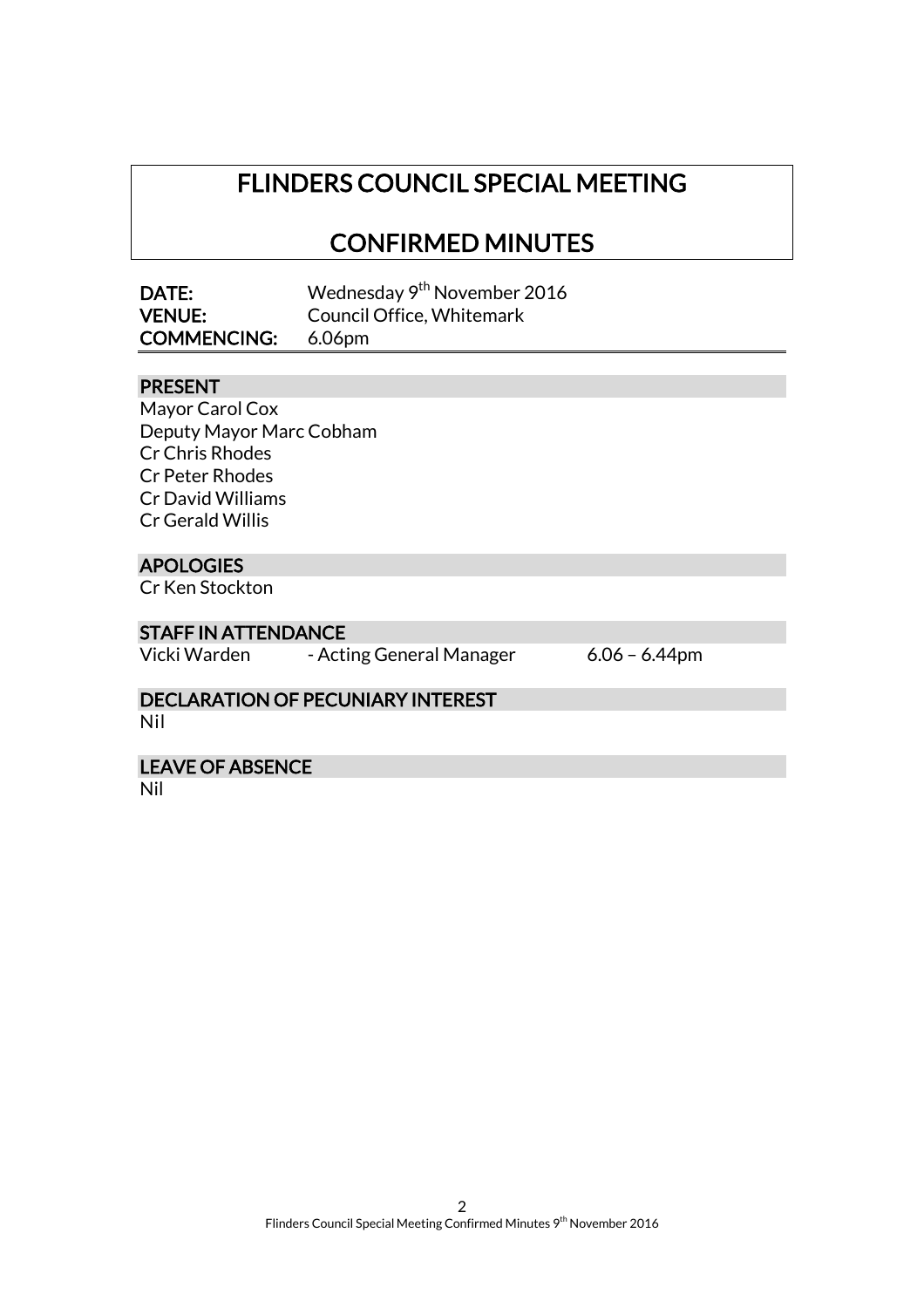### A. CLOSED COUNCIL

#### Items A1: Closed Council Items

| <b>ACTION</b>            | <b>Decision</b>                          |
|--------------------------|------------------------------------------|
| <b>PROPONENT</b>         | <b>Council Officer</b>                   |
| <b>OFFICER</b>           | Sophie Pitchford, Acting General Manager |
| <b>FILE REFERENCE</b>    | PER/0602                                 |
| <b>ASSOCIATED PAPERS</b> | Nil                                      |

#### REASON FOR CLOSED COUNCIL:

Item A1, General Manager Recruitment is CONFIDENTIAL in accordance with Section 15(2) (g) of the Local Government (Meeting Procedures) Regulations 2015.

#### VOTING REQUIREMENTS

Absolute Majority

#### OFFICER'S RECOMMENDATION:

That Council move into Closed Council.

#### DECISION:

281.11.2016 Moved: Cr G Willis Seconded: Cr C Rhodes That Council move into Closed Council.

#### CARRIED UNANIMOUSLY (6-0)

For: Mayor Carol Cox, Deputy Mayor Marc Cobham, Cr Chris Rhodes, Cr Peter Rhodes, Cr David Williams and Cr Gerald Willis.

Council moved into Closed Session at 6.06pm.

Council moved out of Closed Session at 6.42pm.

#### CONFIDENTIALITY RECOMMENDATION:

285.11.2016 Moved: Cr P Rhodes Seconded: Cr G Willis That the discussions held and motions passed in Closed Council remain confidential.

#### CARRIED UNANIMOUSLY (6-0)

For: Mayor Carol Cox, Deputy Mayor Marc Cobham, Cr Chris Rhodes, Cr Peter Rhodes, Cr David Williams and Cr Gerald Willis.